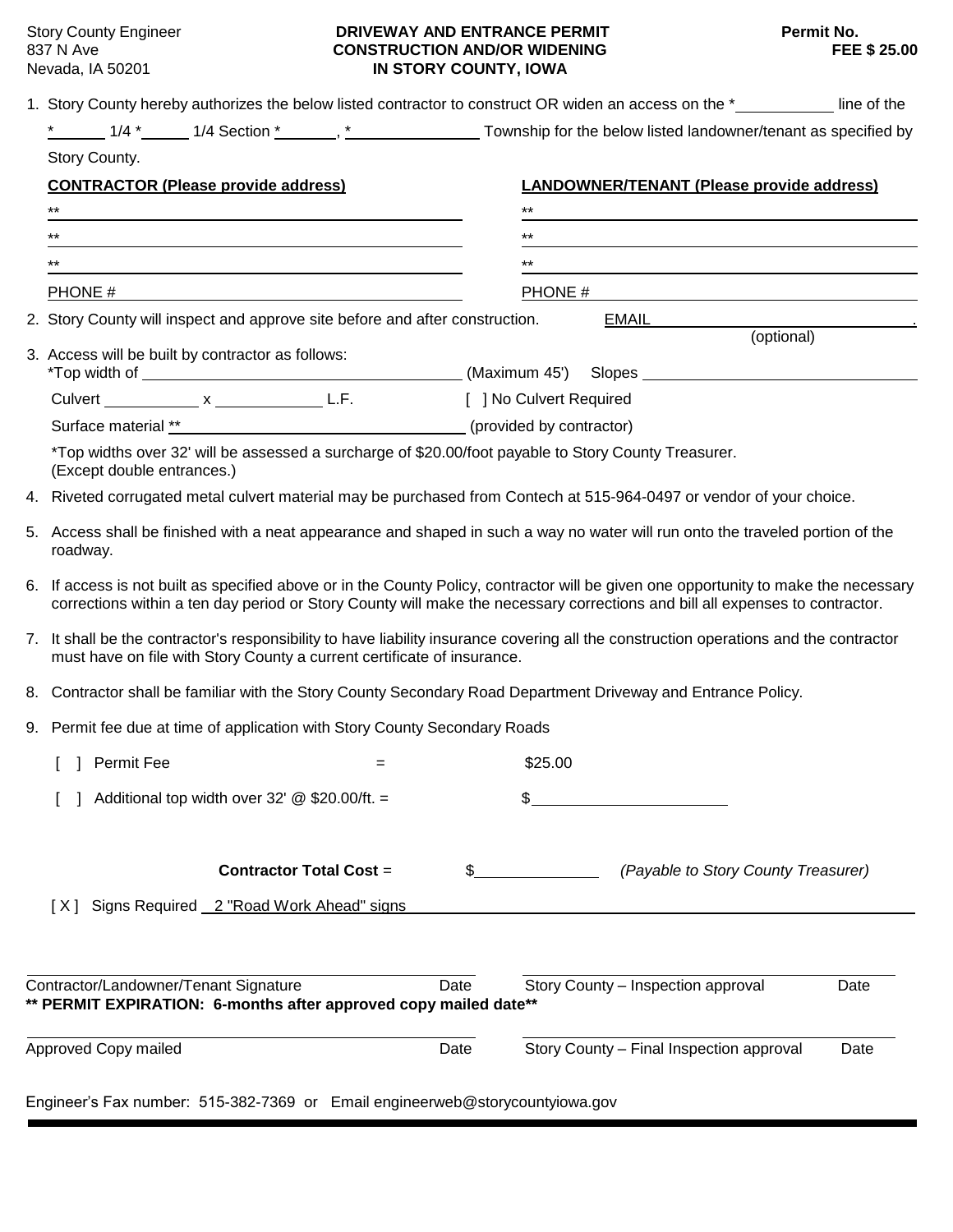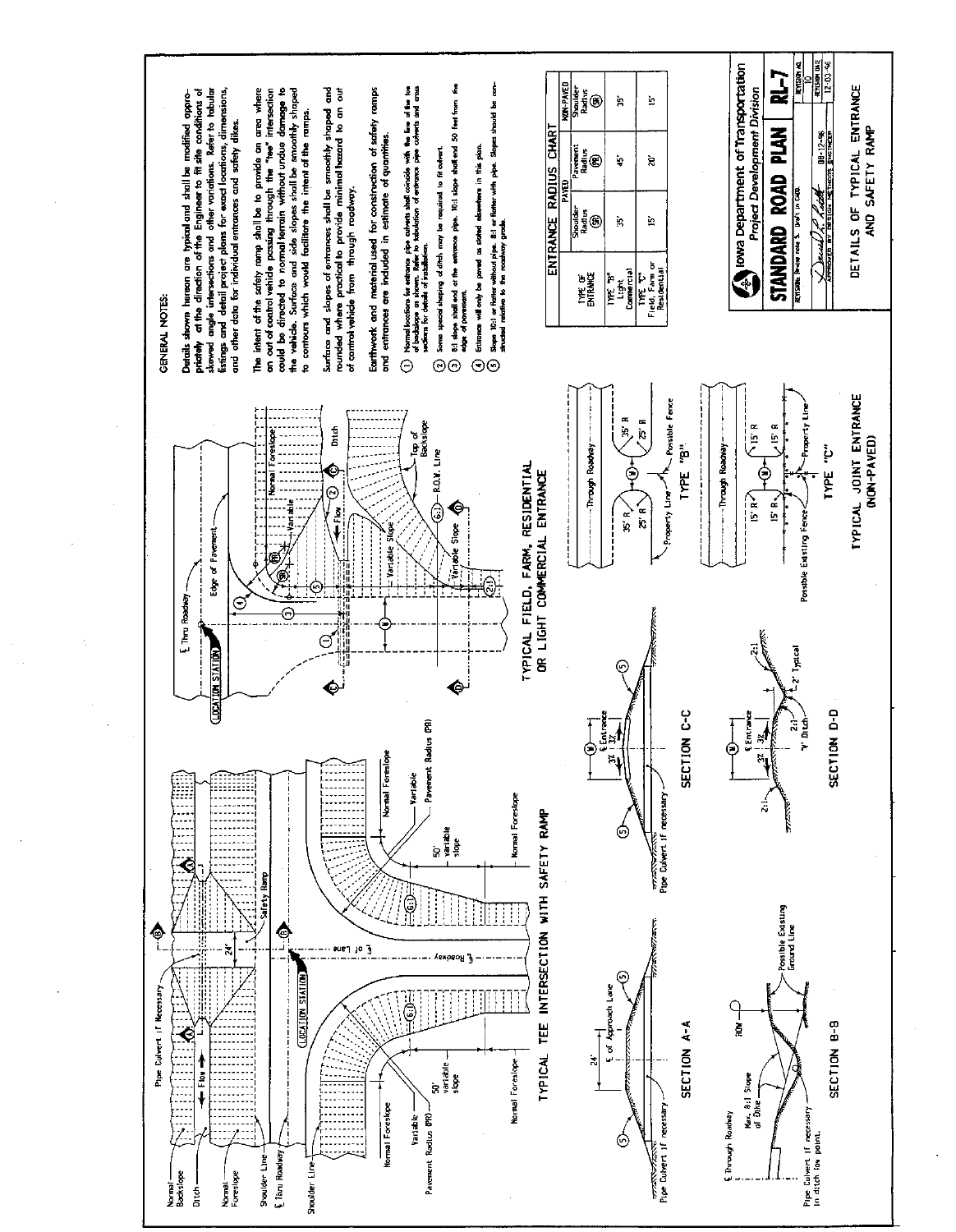### STORY COUNTY SECONDARY ROAD DEPARTMENT DRIVEWAY AND ENTRANCE POLICY

## **GENERAL CONDITIONS**

#### $1<sub>1</sub>$ Definitions

- A DRIVEWAY is an access from a highway to serve a residence.  $\mathbf{a}$ .
- An ENTRANCE is an access from a highway to any field, feed lot, yard, or building site other than  $h_{-}$ residence.
- A CONTRACTOR is any person or company who performs the excavation necessary to construct or  $\mathbf{c}$ . widen a driveway or entrance. This would include the owner/tenant if they do the construction.

#### $2.$ Cross-Section

- The minimum width of driveway or entrance will be 20 feet. This policy does not render existing  $\overline{a}$ . driveways or entrances less than 20 feet in width obsolete.
- The standard foreslope of a driveway or entrance will be a 3:1 slope. New and widened driveways  $\mathbf b$ . and entrances on paved highways shall have flatter foreslopes of 10:1 (dry) and 8:1 (with culvert) as per Iowa D.O.T. Standard RL-7.
- The maximum allowable width of a driveway or entrance shall be 45 feet. New and widened c. driveways over 32 feet in width are subject to a surcharge of \$20.00 per foot of additional width up to the 45-foot maximum width. (260.00 maximum surcharge).
- Story County will not furnish surfacing material on any driveway or entrance. The property owner shall be  $3<sub>1</sub>$ responsible for surfacing on all existing and new driveways and entrances.
- Existing driveways and entrances will be removed at no charge to the property owner, if the owner so  $\overline{4}$ . requests.

# **CONSTRUCTION OF NEW AND WIDENED ACCESSES**

- The location of all new driveways and entrances to be constructed must be approved by the County 1. Engineer.
- The necessity for a culvert at a new access and the size and length of the culvert must be determined by the 2. County Engineer.
- The work performed on all driveways and entrances approved to be constructed or widened at the request of  $3<sub>1</sub>$ a landowner or tenant will be by a contractor at the expense of the party requesting the work. The party requesting the access shall pay the contractor for all work and expenses involved.
- Upon approval by the County for a new or widened access, the landowner or tenant requesting the access  $\overline{4}$ . work shall make all arrangements for the construction. If the county road ditch needs cleaned at the proposed access site, Story County will perform the necessary work prior to the contracted work.
- The contractor performing the new or widened access work shall, prior to commencing said work, comply 5. with the following:
	- Contractor shall obtain a written permit from the County for the said construction when the permit  $\mathbf{a}$ . fee of \$25.00 plus any applicable surcharge for extra width is paid.